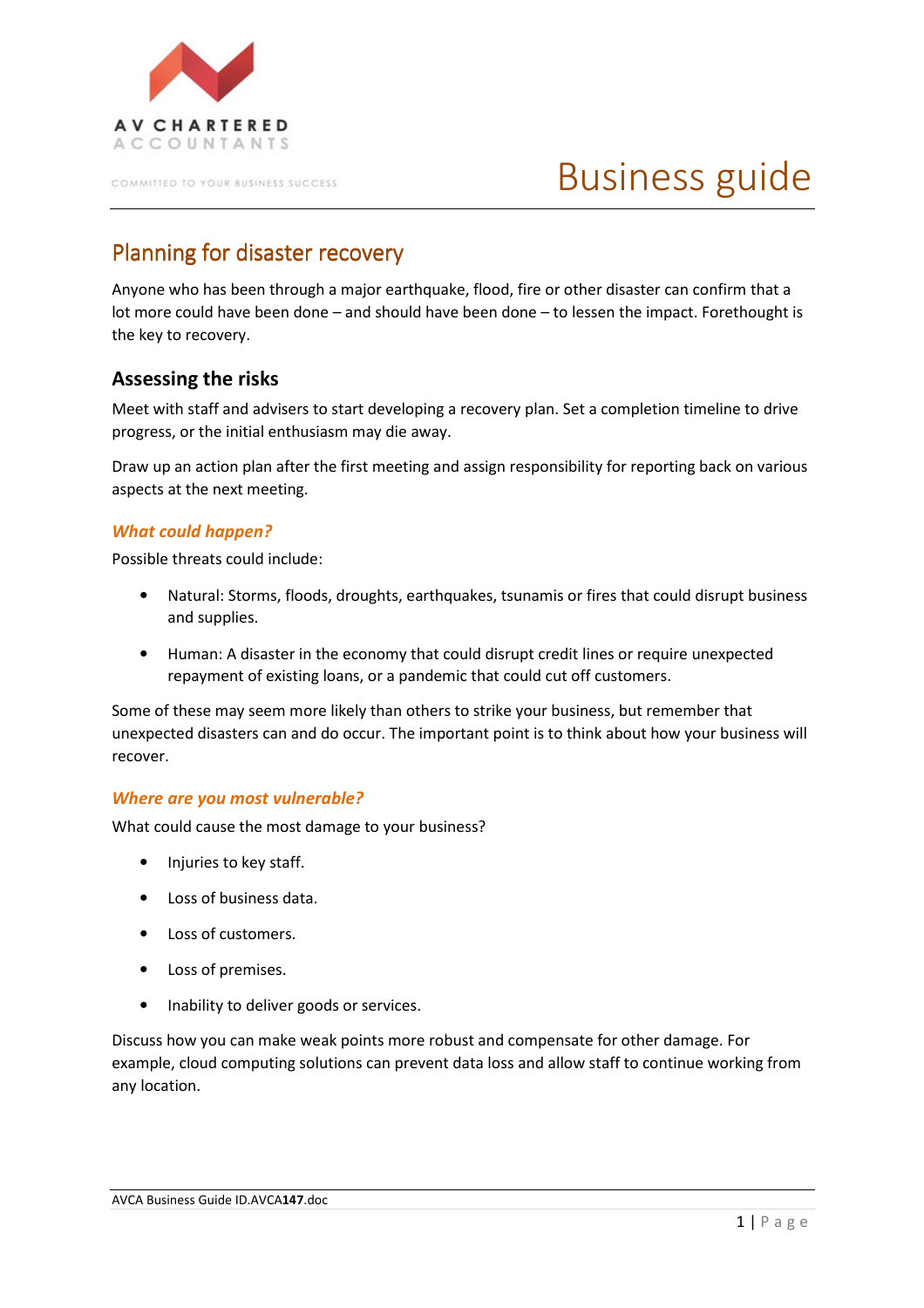# Business guide

### Creating a recovery plan

The recovery plan should include two parts: steps to lessen the damage and plans to rebuild productivity as quickly as possible. Print copies of your plan, but post it online as well (perhaps using a cloud solution) as this may be the only way staff can access it after a disaster.

#### Safety preparation

Take a look around your business. What could you do to improve the safety of your employees and the workplace? Just about every business can make some improvements. Fewer injuries and accidents mean less stress and a faster recovery.

- Check fire escapes and emergency exits are safe and usable.
- Install extra smoke and fire alarms and fire extinguishers.
- Schedule quarterly servicing for alarms and fire extinguishers.
- Consider installing sprinklers if they are not already in place.
- Install or check emergency lighting and back-up generators.
- Secure filing cabinets, office furniture and machinery that could move or topple.
- Appoint a safety officer and hold quarterly fire and evacuation drills.
- Check and refresh first-aid kits.
- Send selected staff on emergency first-aid courses provided by organisations such as  $St$ </u> John or the Red Cross. Find a course near you.

#### **Insurance**

Everyone resents paying insurance premiums, but in a disaster insurance can become your best investment. Insurance becomes a significant issue after a disaster. You will become very familiar with all the wording and small print in your policies and any wrinkles that allow wriggle room for the insurance company. It is better you become very familiar with these things before a disaster.

Get expert advice on the insurance cover you need for your business, including asset protection, business interruption, business relocation, key person insurance, and other forms of protection that will allow you to get back on your feet as soon as possible.

#### Personal resilience

Leadership after a disaster will be much easier if you have clear recovery plans that you have rehearsed with staff. It then becomes a case of 'follow the plan'. The recovery plan should include:

- Everyone's contact details, including cell phone numbers.
- Evacuation plan for the building.
- When and where people should meet.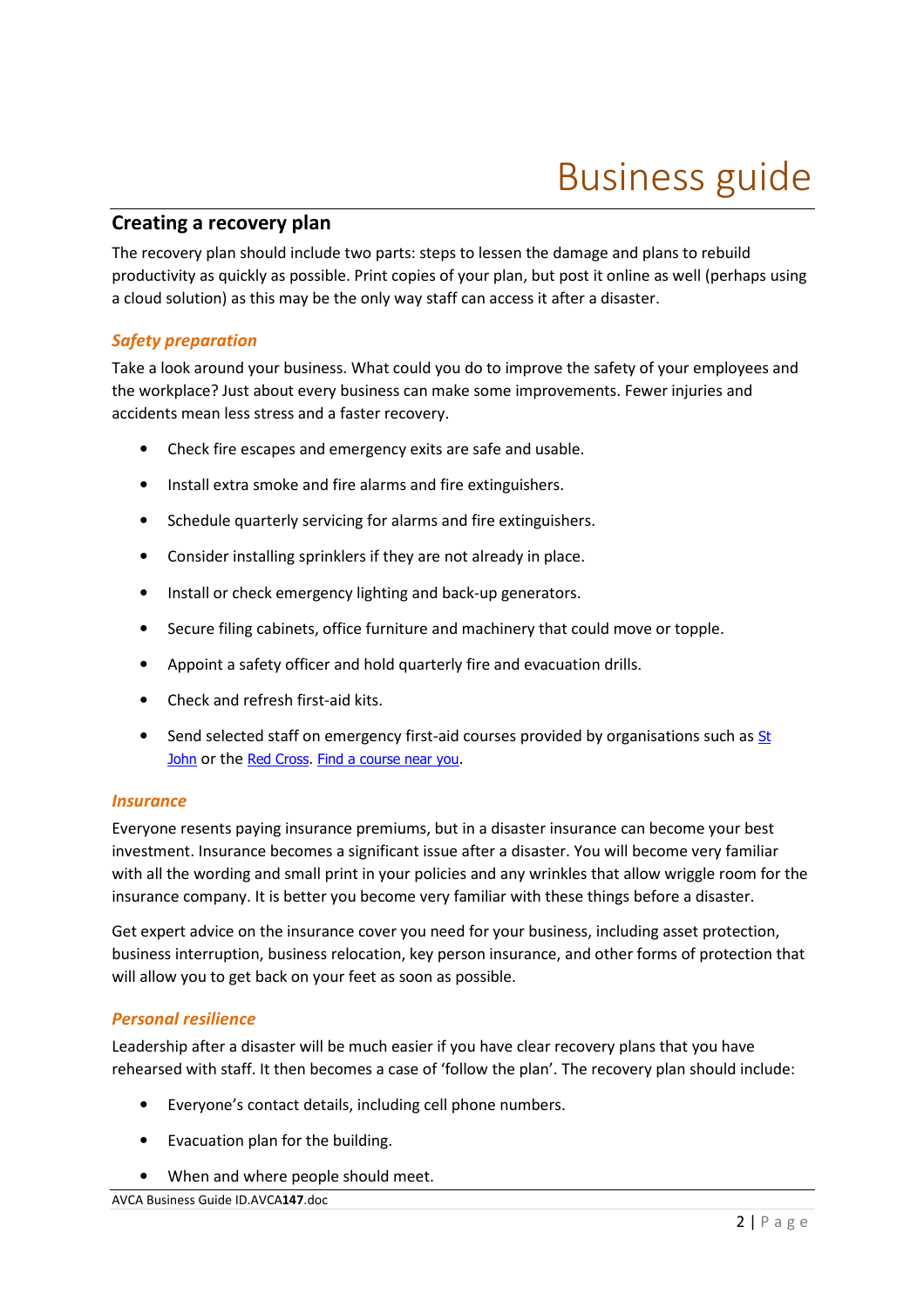• How the business will continue.

#### Basic survival resilience

Encourage employees to store torches, battery radios, and a week's worth of batteries, clean water, food and cooking supplies – and nappies and pet food if applicable. A hand-cranked cell phone charger can be very useful.

#### Operating resilience

In the days following a disaster, you may need money to keep going. Two useful steps:

- 1. Build an emergency fund for running expenses after an emergency. It may take many months to get an insurance settlement.
- 2. Negotiate a credit line from the bank you can draw on in a crisis. Show them your recovery plan. The bank is more likely to extend credit if they know the funds will be purposefully directed.

#### Production resilience

The first question customers are likely to ask is: "How will this affect our delivery deadlines?" Customers may be sympathetic if they hear your business has suffered from a disaster. They may be less sympathetic if they discover you were unprepared.

Disaster can bring out the best in people. Competitors may be generous in letting you share their production facilities, borrowing some staff or even sharing their premises.

Think of 'Plan Bs' to meet your commitments, such as possible alternative premises or businesses you would need to contact about supplies, production equipment or outsourcing work.

### Communication

Leadership after a disaster means clear and calm communications. Use all the latest tools available as actual meetings may not be possible.

- Use a Smartphone to call or text staff and customers.
- Update your website and Facebook, Twitter and LinkedIn accounts as soon as you have Internet access, to tell people what is happening.
- Tell customers where you are if the business has been forced to relocate.
- Make sure at least key staff have Smartphones and remote working tools such as laptops and tablets so they can work from home if necessary to meet commitments.

#### Managing staff

A recovery plan that has been rehearsed in advance is the best security blanket for staff, who may be worried about their jobs and where the next meal will come from.